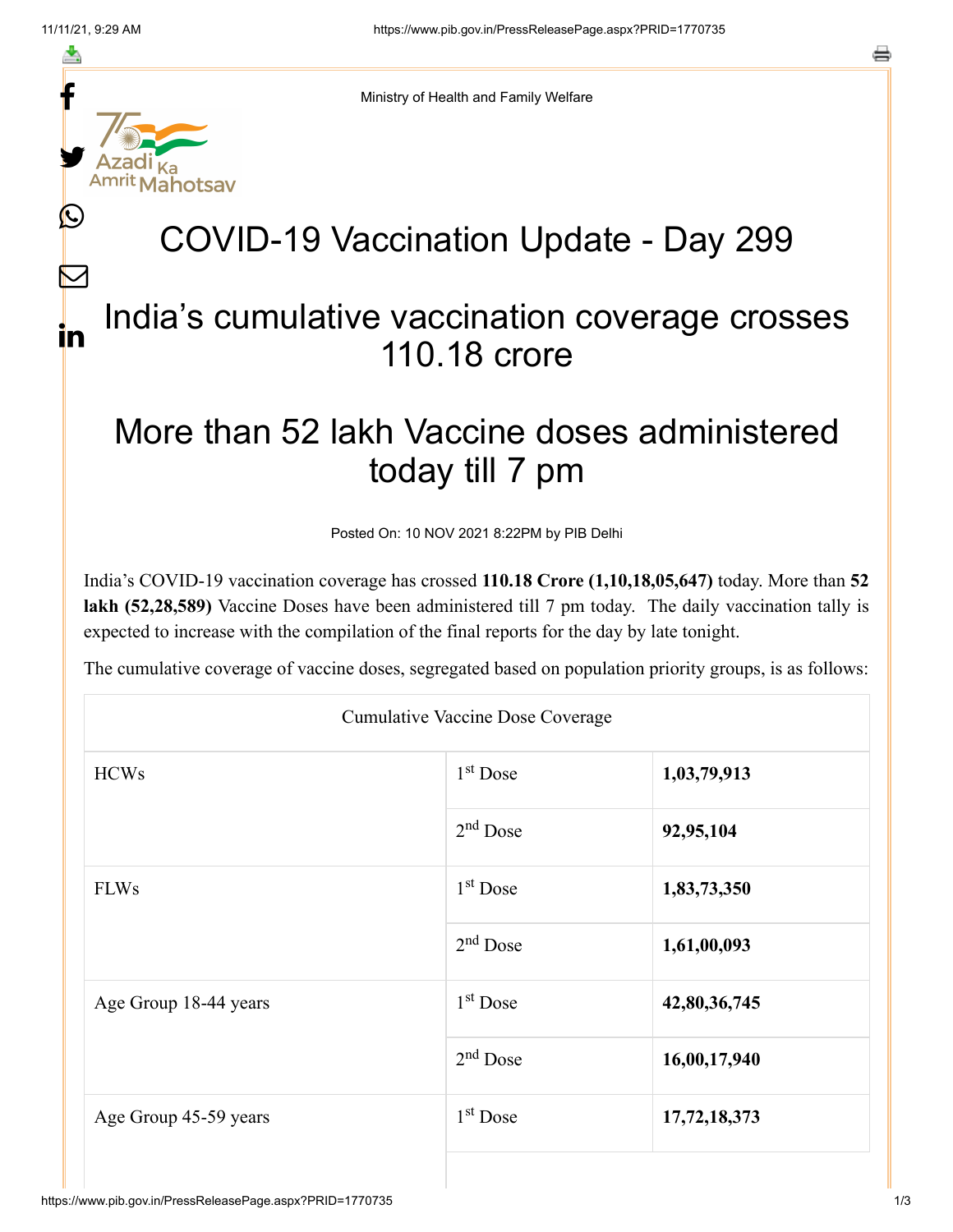| f                     |                                              | $2nd$ Dose   | 10,17,99,011   |
|-----------------------|----------------------------------------------|--------------|----------------|
|                       | Over 60 years                                | $1st$ Dose   | 11,10,88,135   |
| $\bigcirc$            |                                              | $2nd$ Dose   | 6,94,96,983    |
| $\boldsymbol{\nabla}$ | Cumulative 1 <sup>st</sup> dose administered |              | 74,50,96,516   |
|                       | Cumulative $2nd$ dose administered           | 35,67,09,131 |                |
| in                    | Total                                        |              | 1,10,18,05,647 |

Today's achievement in the vaccination exercise, segregated by population priority groups, is as follows:

| Date: 10 <sup>th</sup> November, 2021 (299 <sup>th</sup> Day) |                      |         |  |  |
|---------------------------------------------------------------|----------------------|---------|--|--|
| <b>HCWs</b>                                                   | $1st$ Dose           | 89      |  |  |
|                                                               | $2nd$ Dose           | 8206    |  |  |
| <b>FLWs</b>                                                   | 1 <sup>st</sup> Dose | 171     |  |  |
|                                                               | $2nd$ Dose           | 20426   |  |  |
| Age Group 18-44 years                                         | 1 <sup>st</sup> Dose | 902702  |  |  |
|                                                               | 2 <sup>nd</sup> Dose | 2794483 |  |  |
| Age Group 45-59 years                                         | $1st$ Dose           | 208598  |  |  |
|                                                               | $2nd$ Dose           | 793251  |  |  |
| Over 60 years                                                 | $1st$ Dose           | 120377  |  |  |
|                                                               | $2nd$ Dose           | 380286  |  |  |